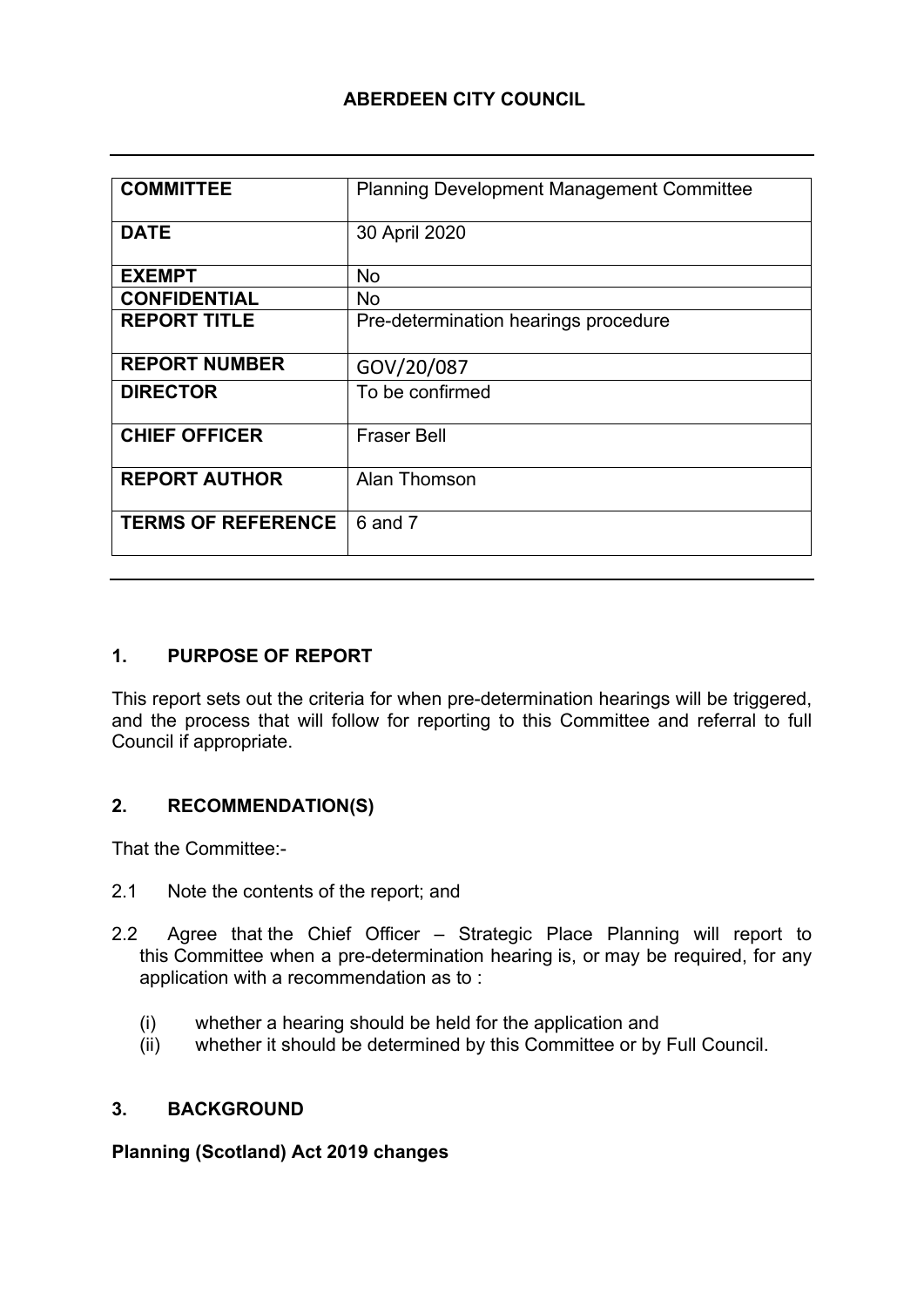3.1 Section 27 of the Planning (Scotland) Act 2019, which came into force on 1<sup>st</sup> March 2020, removed the requirement that certain applications subject to a predetermination hearing must be determined by full Council. Although the 2019 Act removed the requirement, full Council can still determine these applications or delegate to a committee if this is deemed appropriate. This would be assessed on a case by case basis.

3.2 The Council agreed the revised Scheme of Governance on the 2<sup>nd</sup> March 2020 which came fully into force on the 1<sup>st</sup> April 2020. The revised Terms of Reference now allow for PDMC to determine applications that have been subject to a predetermination hearing.

### **Criteria for a pre-determination hearing**

3.3 The 2019 Act did not change the criteria for when a pre-determination hearing must be held. Regulation 27 of the Town and Country Planning (Development Management Procedure) (Scotland) Regulations 2013 states the circumstances when the planning authority must give the applicant and persons who have submitted representations an opportunity of appearing at a pre-determination hearing. The classes of development where there must be a pre-determination hearing (the "*statutory criteria*") are:

(a) national developments; and

(b) major developments which are significantly contrary to the development plan.

3.4 In addition to the above criteria, under Section 38A(4) of the Town and Country Planning Scotland Act 1997, a planning authority may elect to give an applicant or persons who have submitted representations the opportunity of appearing at a predetermination hearing. At the Development Management Sub-Committee on 17th June 2010, it was determined that the following criteria would trigger a report to that committee to determine whether a pre-determination hearing should be heard. The criteria (the "*discretionary criteria*") were that the application had been subject of:

- (a) more than 20 objections; **and**
- (b) the Council had a financial interest; and/or
- (c) the application is a departure from the development plan

## **Proposed procedure**

3.5 It is proposed that when an application triggers either statutory criteria or discretionary criteria, the Chief Officer – Strategic Place Planning will initially report to PDMC recommending whether PDMC should determine the application after the predetermination hearing, or if it would be advisable for the pre-determination hearing and determination to be carried out by full Council. If the report is about an application that has triggered discretionary criteria, the relevant report will first ask PDMC to determine whether a pre-determination hearing is required, giving a recommendation in this regard.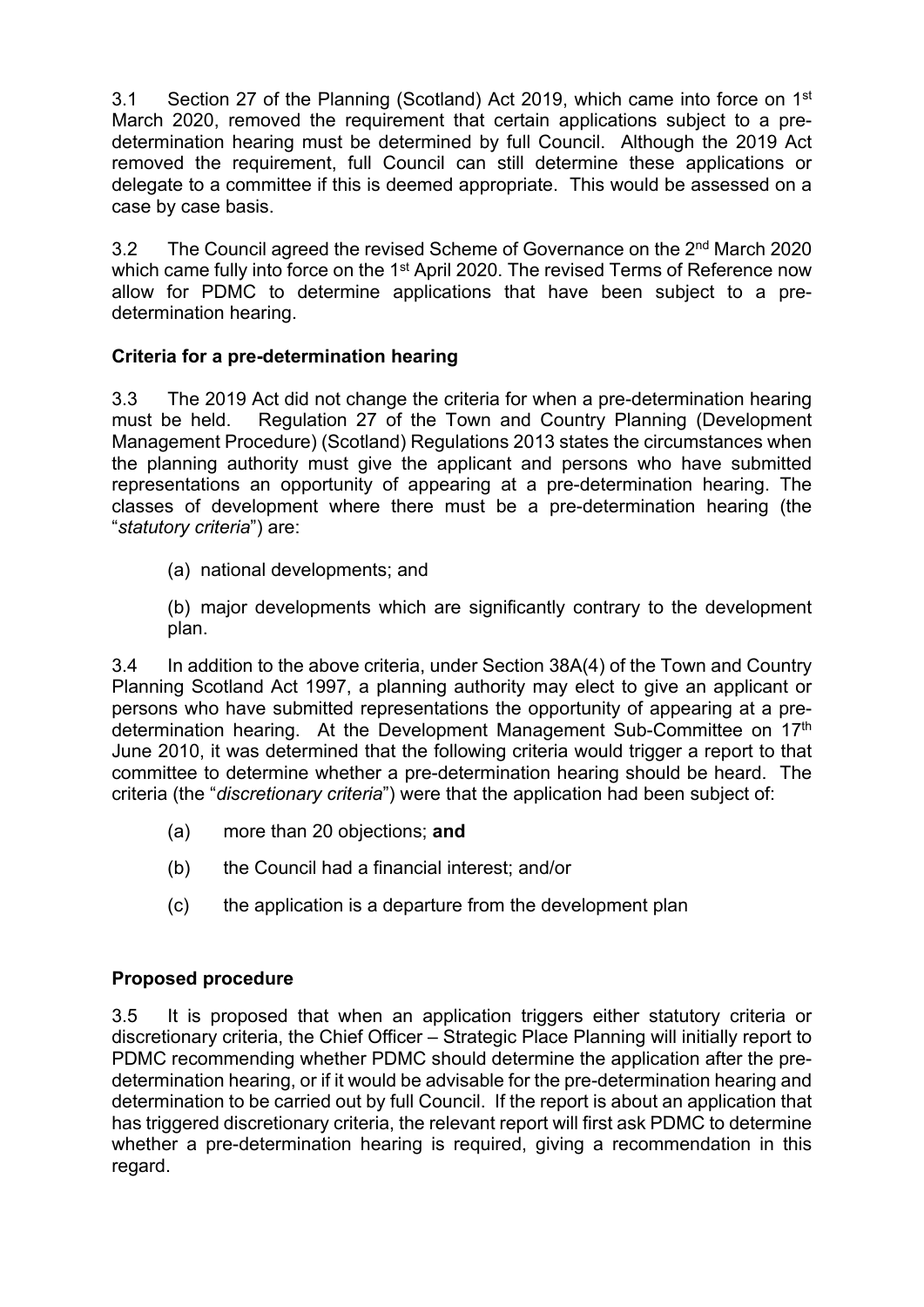3.6 This would therefore be a two-stage process for those applications meeting the criteria for a hearing, with a further report, after the hearing, making a recommendation for determining the application. If it is decided not to hold a hearing, then the application would be brought back to a future Committee with a recommendation for determination.

3.7 This proposal is recommended as providing stronger governance, greater transparency and scrutiny of decision making for these applications as they are often contentious. Although PDMC will continue to hold pre-determination hearings and subsequently determine the majority of applications, this proposal allows a mechanism for applications that have a major impact on the entire city to be referred to full Council if PDMC decide that this would be prudent.

3.8 Previously, when full Council was determining an application, there was not a legal requirement for all members to attend the pre-determination hearing. Members should note that when an application is to be determined by full Council or PDMC that all members who wish to participate in the determination should attend the predetermination hearing as well. This represents best practice in decision making and provides consistency with Standing Order 34 (Quasi-Judicial Items of Business) that members should be present for the entire discussion.

### **4. FINANCIAL IMPLICATIONS**

4.1 There are no financial implications arising from approval of this report.

#### **5. LEGAL IMPLICATIONS**

5.1 The new Planning (Scotland) Act 2019 removed the requirement that full Councils must determine certain applications that are subject to a predetermination hearing. Although the Act removed the requirement, full Council can still determine an application including those subject to pre-determination hearings if this is deemed appropriate.

#### **6. MANAGEMENT OF RISK**

| Category         | <b>Risk</b>                                             | Low $(L)$<br><b>Medium</b><br>(M)<br>High (H) | <b>Mitigation</b>                                                                                                                               |
|------------------|---------------------------------------------------------|-----------------------------------------------|-------------------------------------------------------------------------------------------------------------------------------------------------|
| <b>Financial</b> | No direct financial<br>implications.                    |                                               | The criteria for pre-<br>determination hearings are<br>not changing, so it is not<br>anticipated that there will be<br>an increase in hearings. |
| Legal            | Applicants and<br>objectors may<br>challenge a decision |                                               | By inserting this additional<br>step of governance into the<br>decision-making process,                                                         |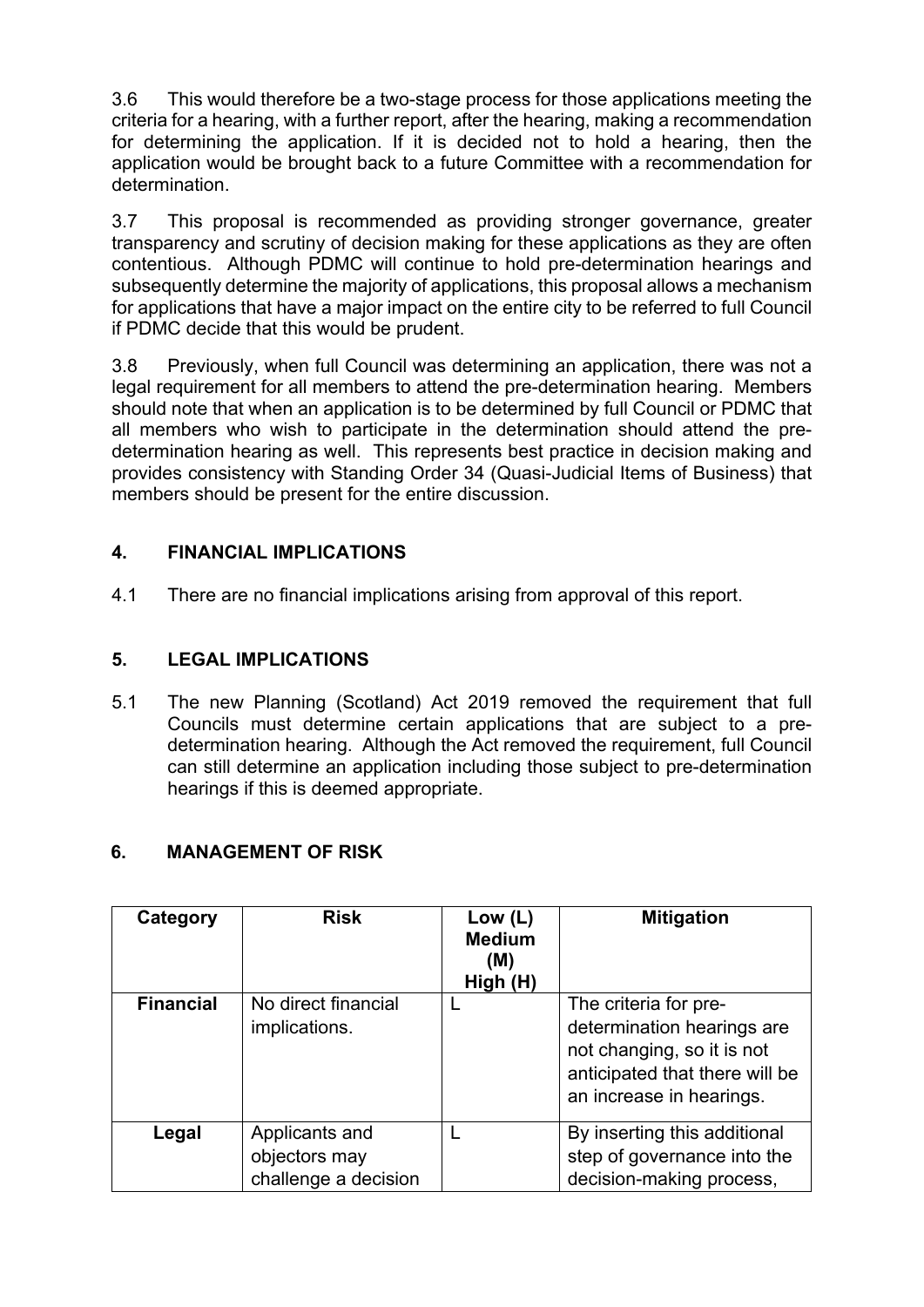|                     | to not hold a pre-<br>determination<br>hearing, or the forum<br>decision by judicial<br>review.                                                                                            |   | decisions can be fully<br>justified with clear reasoning<br>and transparent discussion.                                                                                                                           |
|---------------------|--------------------------------------------------------------------------------------------------------------------------------------------------------------------------------------------|---|-------------------------------------------------------------------------------------------------------------------------------------------------------------------------------------------------------------------|
| <b>Employee</b>     | Hearings may result<br>in increased workload<br>for officers                                                                                                                               | L | The criteria for pre-<br>determination hearings are<br>not changing, so it is not<br>anticipated that there will be<br>an increase in hearings.                                                                   |
| <b>Customer</b>     | Applicants and<br>objectors may have<br>different views on the<br>appropriate forum for<br>determination of an<br>application.                                                             | M | By reporting to PDMC, the<br>reasons for a decision will<br>be fully public and<br>transparent, minimising risk<br>of complaint.                                                                                  |
| <b>Environment</b>  | No direct risk                                                                                                                                                                             | L | None                                                                                                                                                                                                              |
| <b>Technology</b>   | No direct risk                                                                                                                                                                             | L | None                                                                                                                                                                                                              |
| <b>Reputational</b> | There may be<br>reputational damage<br>to the Planning<br>Authority and to the<br>Council more widely if<br>it is perceived that<br>decisions are not<br>being taken fairly and<br>openly. | M | The recommendations in<br>this report will strengthen<br>the governance<br>arrangements and will allow<br>PDMC to openly determine<br>if a pre-determination<br>hearing is required and the<br>appropriate forum. |

### **7. OUTCOMES**

The proposals in this report have no impact on the LOIP or the Council Delivery Plan.

### **8. IMPACT ASSESSMENTS**

| <b>Assessment</b>             | <b>Outcome</b> |
|-------------------------------|----------------|
| <b>Impact Assessment</b>      | Not required   |
| <b>Data Protection Impact</b> | Not required   |
| <b>Assessment</b>             |                |

# **9. BACKGROUND PAPERS**